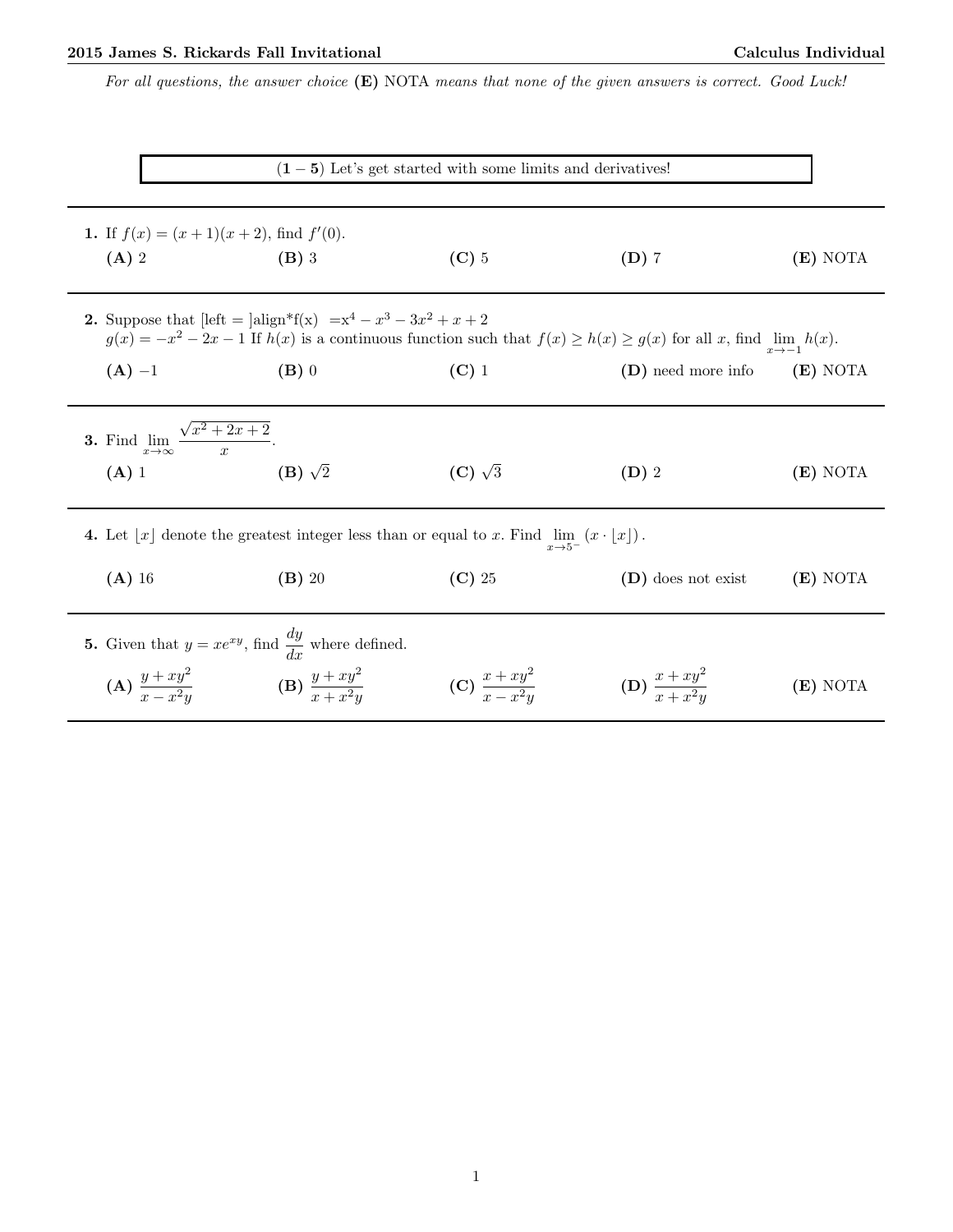$(6-10)$  Recall from Precalculus that  $\sin^2(x) + \cos^2(x) = 1$ . Let's put this fact to use!

**6.** Where defined, find  $\frac{d}{dx} \left( \frac{\cos(x)}{\sin(x)} \right)$  $sin(x)$  .  $(A) \sec^2(x)$  $(B) - \sec^2(x)$ (C)  $\csc^2(x)$  $(D) - \csc^2(x)$ (x) (E) NOTA

7. What is the area of the region in the xy-plane bounded by the graphs of  $y = sin^2(x)$ ,  $y = -cos^2(x)$ ,  $x = -\pi/4$ , and  $x = \frac{\pi}{4}$ ?

- (A)  $\pi/8$  (B)  $\pi/4$  (C)  $\pi/2$  (D)  $\pi$  (E) NOTA
- 8. At time  $t = 0$  seconds, a particle starts at the point  $(3, 0)$ . If the position of the particle after t seconds have elapsed is  $(3\cos(t), 3\sin(t))$ , what is the distance traveled by the particle in the first  $3\pi$  seconds?

| $(A)$ 3 $\pi$                                                                                       | $(B)$ 6 $\pi$    | $(C) 9\pi$       | (D) $12\pi$ | (E) NOTA |
|-----------------------------------------------------------------------------------------------------|------------------|------------------|-------------|----------|
| <b>9.</b> Compute $\left(\int_0^1 x \sin(x) dx\right)^2$ .<br>$(A)$ 1 – $sin(2)$                    | (B) $1-2\sin(1)$ | (C) $1-2\cos(1)$ | $(D)$ 1     | (E) NOTA |
| <b>10.</b> Compute $\int_0^{\pi/2} \sin^2(x) dx$ .<br><b>(A)</b> <sup>1</sup> /2 <b>(B)</b> $\pi/4$ |                  | $(C)$ 1          | $(D) \pi/2$ | (E) NOTA |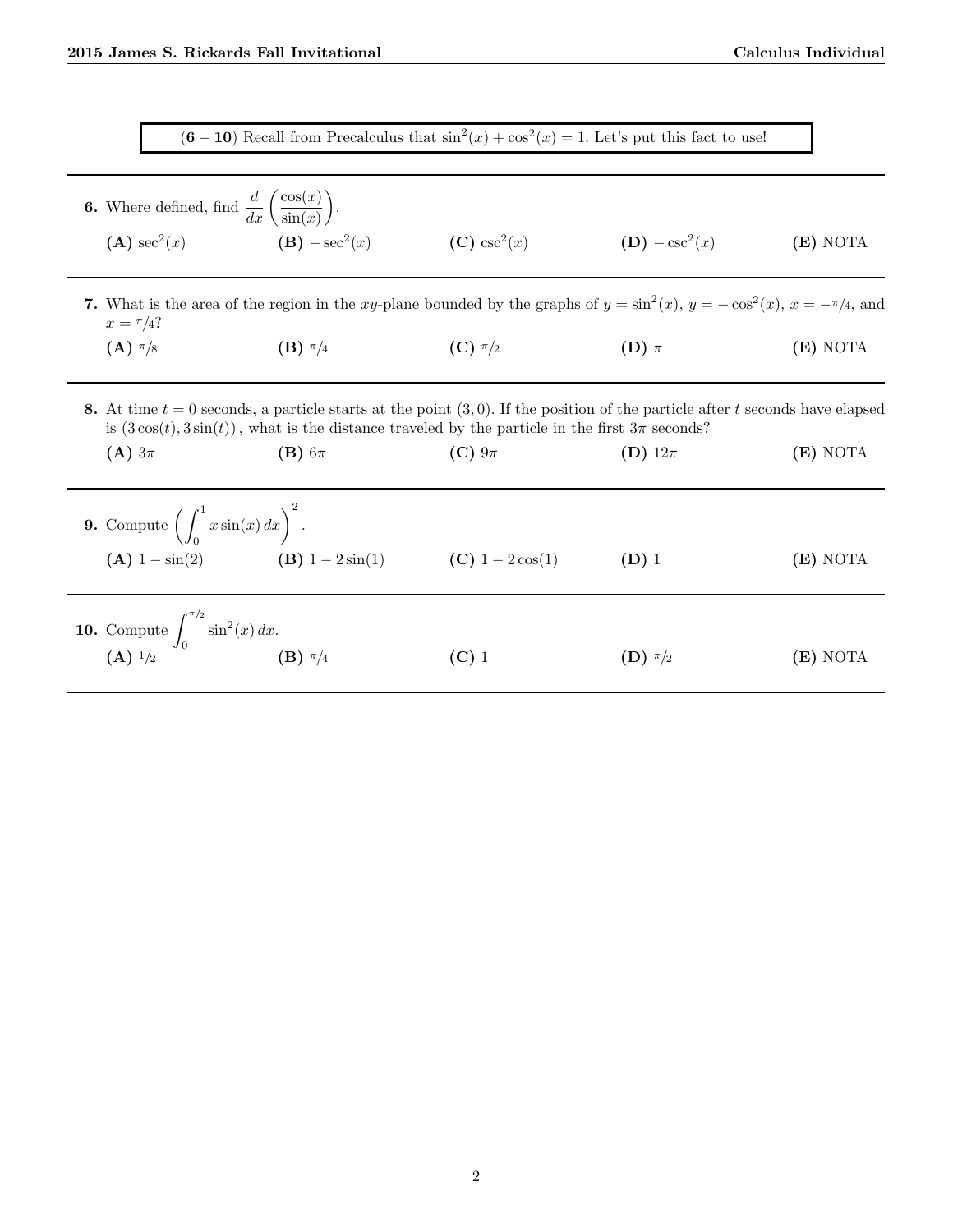| 11. You're running a widget factory at which it costs $\$(100 - 10w + w^2)$ to make w widgets. If you can sell each widget<br>for \$50, how many widgets should you make to maximize your total profit? |          |          |                                                                                                                                                                                                                                                                                                                                                        |            |
|---------------------------------------------------------------------------------------------------------------------------------------------------------------------------------------------------------|----------|----------|--------------------------------------------------------------------------------------------------------------------------------------------------------------------------------------------------------------------------------------------------------------------------------------------------------------------------------------------------------|------------|
| $(A)$ 10                                                                                                                                                                                                | $(B)$ 20 | $(C)$ 30 | $(D)$ 40                                                                                                                                                                                                                                                                                                                                               | $(E)$ NOTA |
|                                                                                                                                                                                                         |          |          |                                                                                                                                                                                                                                                                                                                                                        |            |
|                                                                                                                                                                                                         |          |          | 12. Farmer Alex has 140 meters of fencing to build a rectangular grazing area for his cow. He is building the grazing<br>area along a very long, perfectly straight river, so he can use the river to form one boundary of the rectangle. To<br>maximize the grazing area, what should be the length of the longest side of the rectangle (in meters)? |            |

 $P(r) = \frac{r^2 \cdot e^{-r}}{2}$ where  $r \geq 0$  is the distance from the nucleus. What distance r maximizes  $P(r)$ ?

- (A) 1 (B)  $\ln(4)$  (C) 2 (D) e (E) NOTA
- 14. Your ice cream has melted and perfectly fills up your giant ice cream cone, which has radius 10 inches and height 20 inches. Unfortunately, there is a small hole in the bottom (apex) of the cone, and the ice cream is leaking out at a constant rate of  $100\pi$  cubic inches per minute. At what rate (in inches per minute) is the height of your ice cream decreasing when the height of your ice cream is 10 inches?
	- (A)  $\frac{1}{2}$  (B) 1 (C) 2 (D) 4 (E) NOTA
- 15. Newton's Law of Cooling says that the rate at which an object is cooling is directly proportional to the difference in temperature between an object and its surroundings. A bottle of water (initially 70°F) is placed in a freezer which has a constant temperature of 30◦F, and after 30 minutes the bottle of water is 50◦F. Using Newton's Law of Cooling, find the temperature of the bottle after another 30 minutes have passed.

**Hint:** The definition of Newton's Law of Cooling gives us  $\frac{d\theta}{dt} = k(\theta - 30°\text{F})$ , where  $\theta(0) = 70°\text{F}$  and  $\theta(30) = 50°\text{F}$ . We can rewrite this as  $\frac{d\theta}{\theta-30} = k dt$ . Integrate the left-side with respect to  $\theta$  and the right-side with respect to t.

| $(A) 32^{\circ}F$<br>$(B) 35^{\circ}F$<br>$(D)$ 40°F<br>$(C) 36^{\circ}F$ | (E) NOTA |
|---------------------------------------------------------------------------|----------|
|---------------------------------------------------------------------------|----------|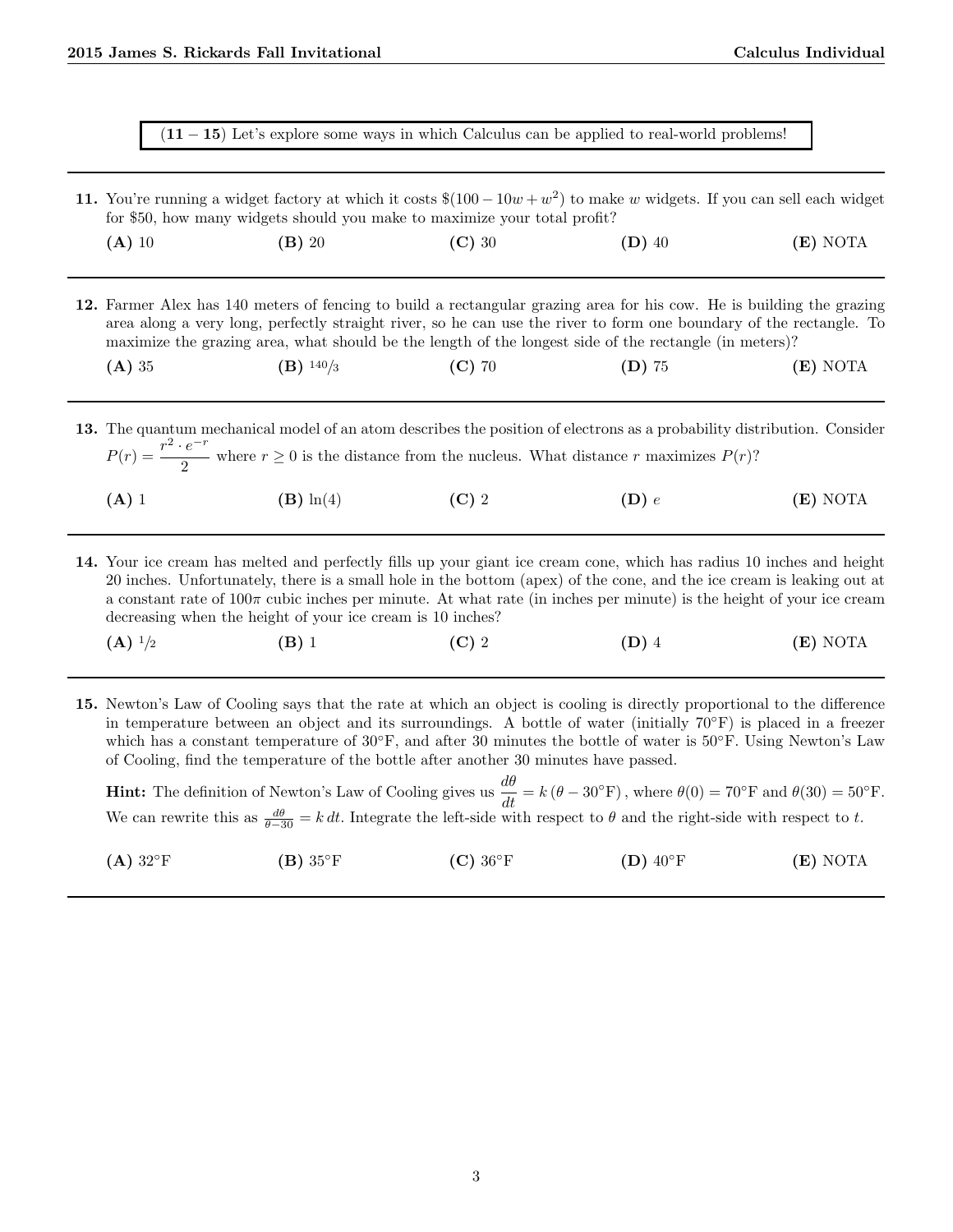$(16 - 20)$  Let's use Calculus to find some areas!

16. Using a left-hand Riemann rectangular approximation with 4 equal subdivisions, approximate  $\int_0^{\pi}$ 0  $\sin(x) dx$ . You may find the following values useful:

√

√

 $\sin(0) = 0, \qquad \sin\left(\frac{\pi}{4}\right)$  $=$ 2  $\frac{\sqrt{2}}{2}$ ,  $\sin\left(\frac{\pi}{2}\right)$  $= 1, \quad \sin \left( \frac{3\pi}{4} \right)$ 4  $=$ 2  $\frac{1}{2}$ ,  $\sin(\pi) = 0$ . (A)  $\frac{\sqrt{2}}{4}$  $\cdot \pi$  (B)  $\frac{2+\sqrt{2}}{8}$  $\left( \textbf{C} \right) \frac{\pi}{2}$  $\frac{-\sqrt{2}}{4}$ (E) NOTA 17. Using a right-hand Riemann rectangular approximation with 4 equal subdivisions, approximate  $\int^{\pi}$ 0  $\sin(x) dx$ . (A)  $\frac{\sqrt{2}}{4}$  $\cdot \pi$  (B)  $\frac{2+\sqrt{2}}{8}$  $\cdot \pi$  (C)  $\pi/2$  (D)  $\frac{1+\sqrt{2}}{4}$ **(E)** NOTA

| <b>18.</b> Using a trapezoidal approximation with 4 equal subdivisions, approximate $\int \sin(x) dx$ . |                                      |             |                                                         |            |
|---------------------------------------------------------------------------------------------------------|--------------------------------------|-------------|---------------------------------------------------------|------------|
| $(A) \frac{\sqrt{2}}{4} \cdot \pi$                                                                      | (B) $\frac{2+\sqrt{2}}{8} \cdot \pi$ | (C) $\pi/2$ | $\left(\mathbf{D}\right)\,\frac{1+\sqrt{2}}{4}\cdot\pi$ | $(E)$ NOTA |

19. Find the area of the region in the xy-plane bounded by the graphs of  $y = 0$ ,  $y = \sin(x)$ ,  $x = 0$  and  $x = \pi$ . (A) 1 (B)  $\pi/2$  (C) 2 (D)  $\pi$  (E) NOTA

**20.** Find area of the region in the xy-plane bounded by the graphs of  $y = \sin^2(x)$  and  $y = \cos^2(x)$  for  $-\pi/4 \leq x \leq \pi/4$ . (A)  $\frac{1}{2}$  (B) 1 (C) 2 (D) 4 (E) NOTA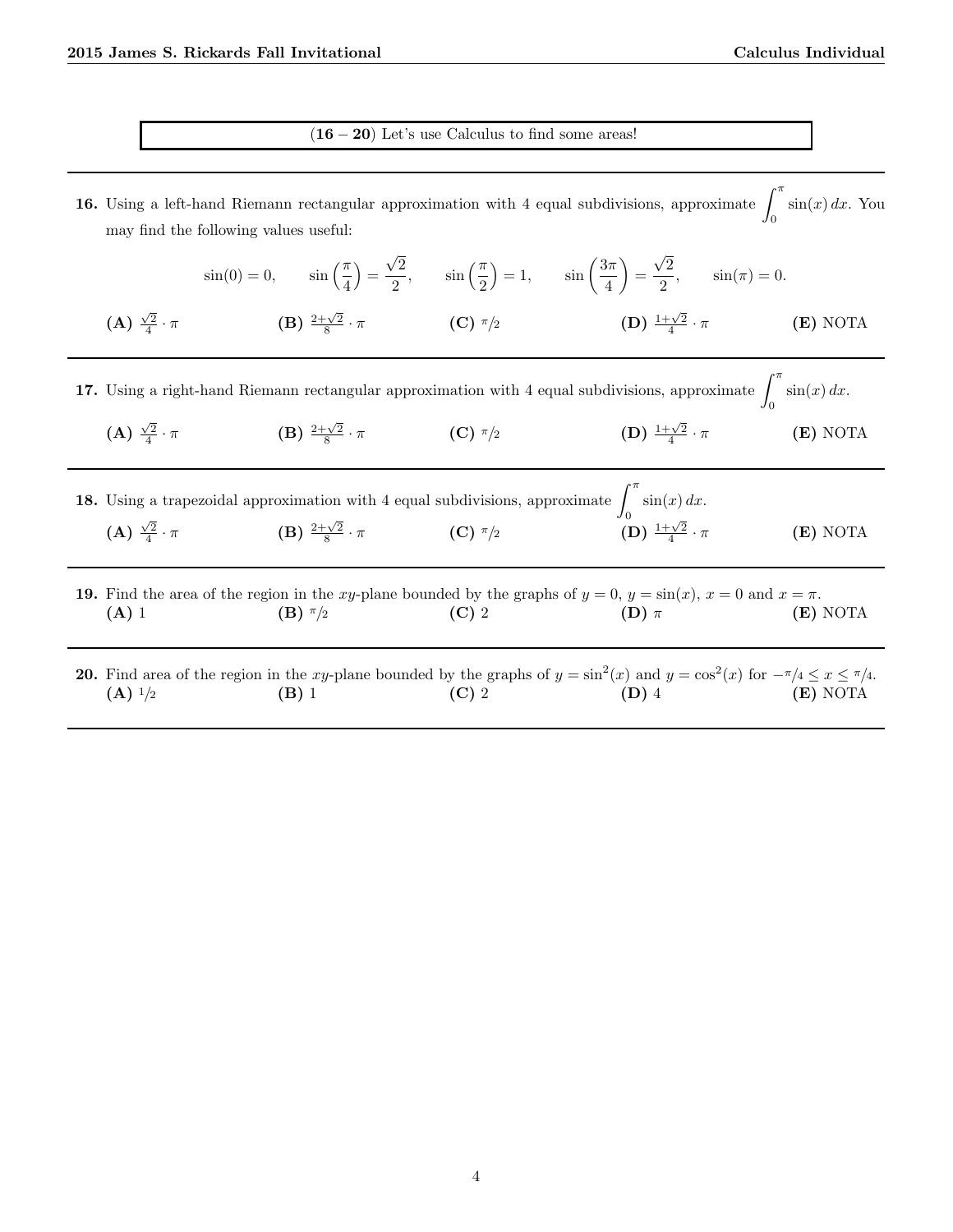$(21 – 25)$  Let's do some sequences/series. There are very helpful hints in each of the questions!